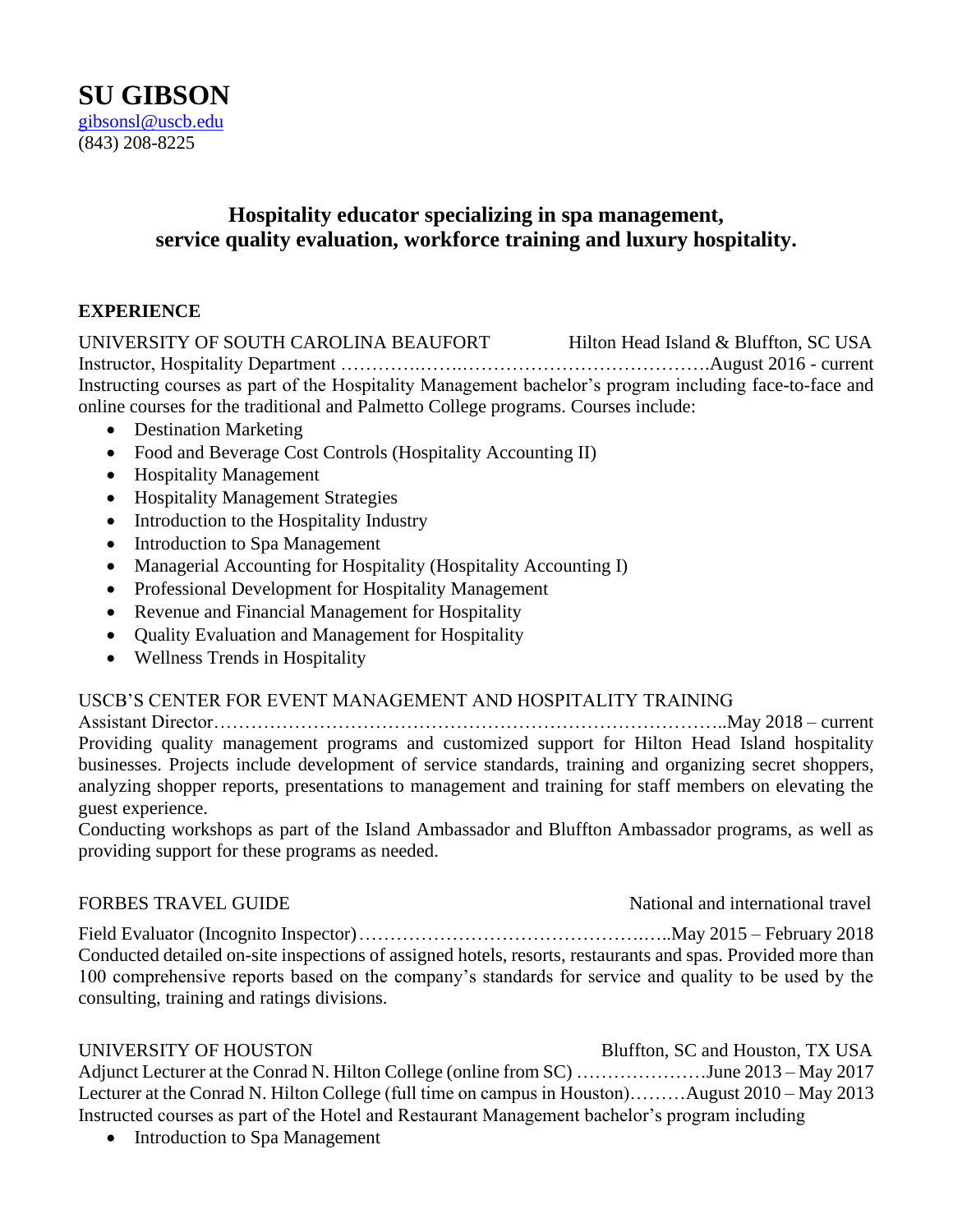- Managing in a Service Environment
- Wellness Trends in Hospitality
- Spa Concept and Design
- Hospitality Technology
- Practicum (I and II)
- Management Training Work Experience Program (I and II)

Assisted students with special projects and independent study within the *Spa Management* emphasis.

OMNI HOUSTON HOTEL **Houston, TX USA** Spa Director, Mokara Spa……………………………………………………………..June 2009 – July 2010 Created and implemented overall business strategies, including client sourcing, marketing, brand building to drive revenue while ensuring guest satisfaction, operations procedures, treatment protocols, spa policies, and overall SOP's.

ABSOLUTE ESSENTIALS Hilton Head Island, SC USA Director………………………………………………………………………….February 2008 – June 2009 From concept to development of national wholesale distribution company for aromatherapy products. Created and implemented overall business strategies, including importation of goods, marketing, sales strategies, staff and client training, as well as plans for future development of business operations.

| THE EUROPEAN SPA                                                                                       | Hilton Head Island, SC USA |
|--------------------------------------------------------------------------------------------------------|----------------------------|
|                                                                                                        |                            |
| Created and implemented operational systems for all divisions within the company including treatments, |                            |
| reception, maintenance, back stock procurement, budgeting, accounting and financial management.        |                            |

## **EDUCATION**

| UNIVERSITY OF SOUTH CAROLINA | Columbia, SC USA |
|------------------------------|------------------|
|                              |                  |

| MOORE SCHOOL OF BUSINESS, University of South Carolina | Columbia, SC USA |
|--------------------------------------------------------|------------------|
|                                                        |                  |
| Global Track with a Specialization in Marketing        |                  |
| WHU - OTTO BEISHEIM GRADUATE SCHOOL                    | Koblenz, GERMANY |
|                                                        |                  |
|                                                        |                  |

| UNIVERSITY OF SOUTH CAROLINA                                      | Columbia, SC USA |
|-------------------------------------------------------------------|------------------|
|                                                                   |                  |
| UNIVERSITY OF HULL                                                | Hull, ENGLAND    |
| Full Academic Year Study Abroad ProgramSeptember 1998 – June 1999 |                  |

## **ADDITIONAL WORKSHOPS & CLASSES TAUGHT**

*Bluffton History, Culture and Ecology* Bluffton Ambassador Program, Bluffton, SC (2020 – Ongoing) *Island Knowledge, Island Culture, and Island Ecology* Island Ambassador Program, Hilton Head Island, SC (2019 - Ongoing) *From Skeptic to Believer: 5 Reasons Why I Changed My Mind About Online Education*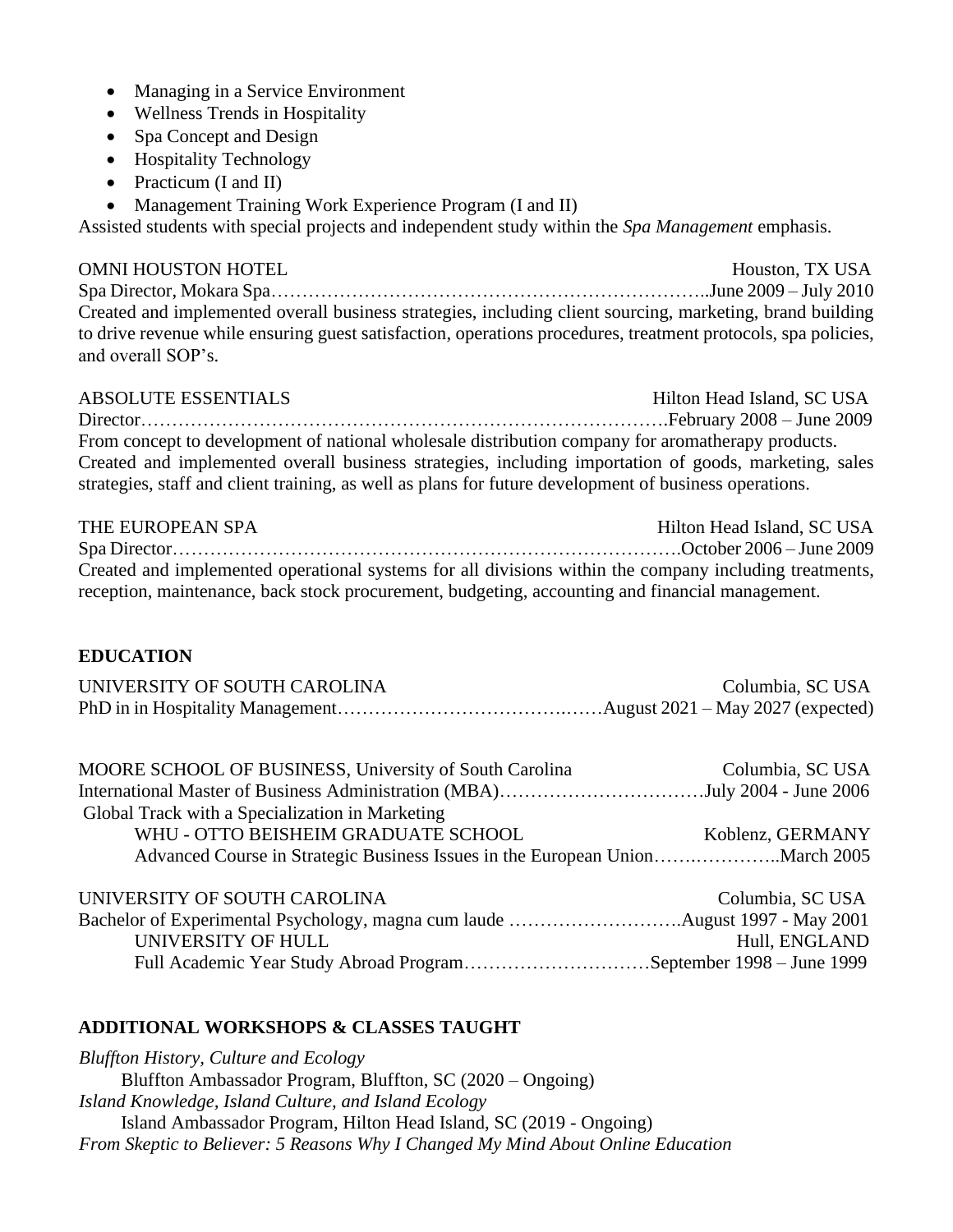Annual SCTEA Convention, Myrtle Beach, SC (February 2018) *Complete Aromatherapy,* 12 CE online course BrainCert (Created early 2015, currently available) *Aromatherapy Basics,* online course Udemy (Created spring 2014, currently available) *Basic Aromatherapy*, 12 hr CE class Myotherapy Institute, Inc, NE (May 2013) The Houston Spa Association, TX (March 2011) *Spa Boot Camp*, 1.5 hr CE class created for Hospitality Finance and Technology Professionals (*HFTP*) Texas Regional Group, Westin Galleria, TX (April 2013) Houston meeting, St. Regis Hotel, TX (Nov. 2012) Annual HFTP Convention, FL (2012) *Business Building for the CMT,* 8 hr. workshop created for Phoenix School of Holistic Technology, TX (Dec. 2012, June 2012, Dec. 2011) *Sports Massage,* 18 hr. massage workshop created for Phoenix School of Holistic Technology, TX (Oct. 2012, Feb. 2012, Aug. 2011) *Spa Management for Chinese Hotel Executives*, 3 hr class, Global Unisource Inc. in conjunction with the

# UH Hobby Center for Public Policy, Hilton College, TX (Oct. 2011)

# **ORGANIZATIONS, AWARDS, AND SERVICE**

- Contact and program advisor for the UofSC Palmetto College degree-completion program in hospitality management at USCB (2020 – current)
- Editor of the USCB Hospitality Management department newsletter (2019 current)
- Faculty Advisor of the Hospitality Student Association (2018 current)
- Member of the Mary Tabacchi Scholarship Selection Committee (2013 current)
- Recipient of the 2013 Faculty Service Award, Conrad N. Hilton College (2013)
- Organizer of the Houston Spa Association (2010 2013)
- Library Director of the Massad Family Library and Research Center (2010 2013)
- Faculty Advisor of the Houston Spa Association  $\sim$  Student Chapter (2011 2013)
- Member of the San Jacinto College Massage Therapy Program Advisory Committee (2011 2013)
- Task Force Member for International Spa Education Standards Group formed at the 2012 Global Spa and Wellness Summit (2012 –2013)
- Moderator for Wellness Trends in Hospitality (2011), Organic Farm to Table (2012), and *Spa Careers, How to Get your Start* (2012) think tank sessions as part of Hilton College "Hall of Honor" events
- Faculty Advisor of the Hilton College Global Spa Summit Student Competition Team for the 2012 Global Spa and Wellness Summit in Aspen, CO (2011 – 2012)
- Panelist for *Spa Management Workforce and Education: Addressing Marketing Gaps* at the 2012 Global Spa and Wellness Summit in Aspen, CO (June 2012)
- Volunteer for the Rawfully Organic Co-op in Houston (2012)
- Guest Speaker for the Pasadena Rotary Club (March 2<sup>nd</sup> 2012)
- Manager of the Quarter, Omni Houston Hotel (1<sup>st</sup> Qtr 2010)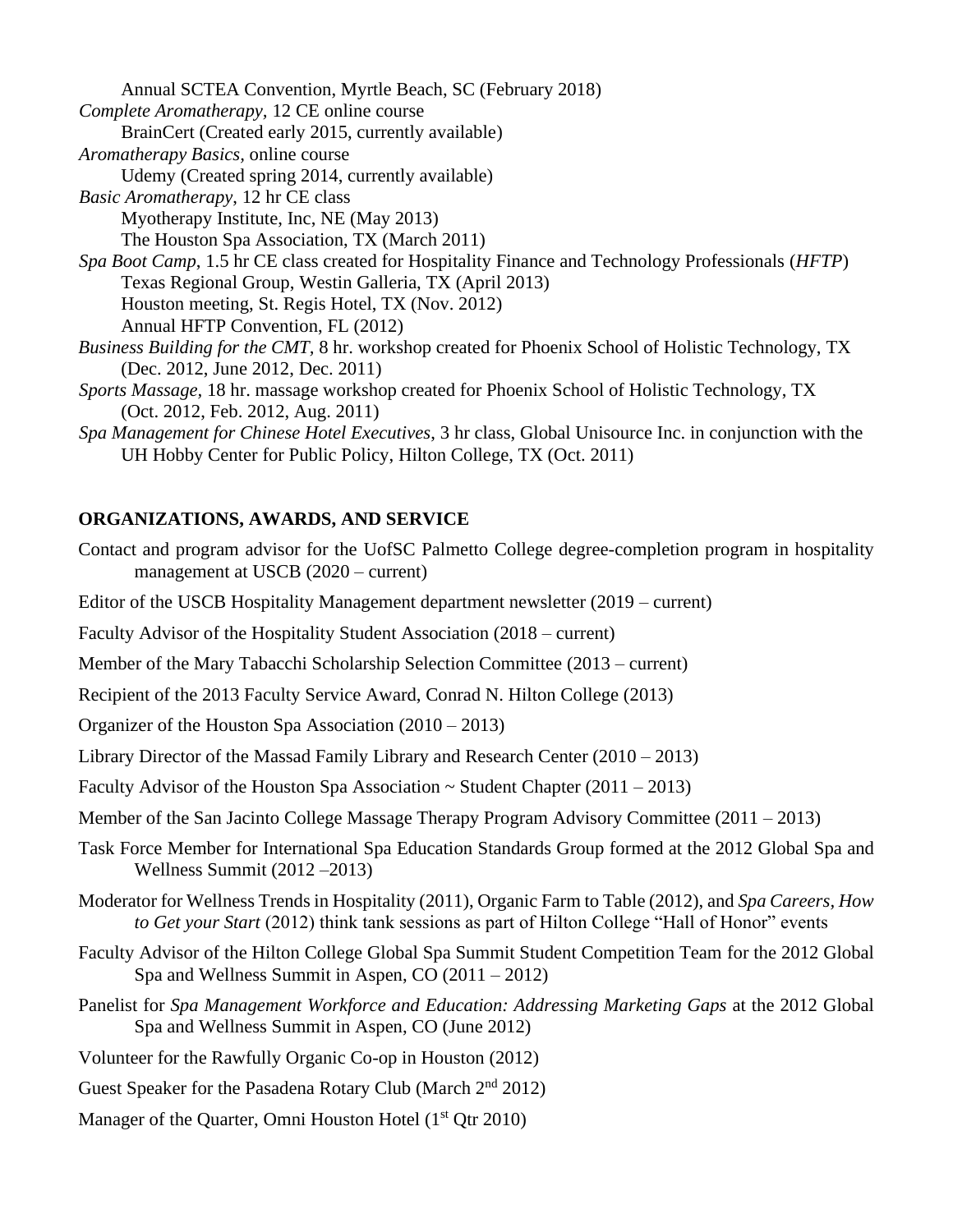# **PUBLICATIONS**

- Gibson, S. (2021) in press. Technology for Spas, Salons and Wellness Centers. In *Hospitality and Tourism Information Technology*. M3 Center, University of South Florida
- Gibson, S., Calvert, C. Olivetti, K. & Abraham, A. (2020, February). Measuring Excellence: Development of an evaluation tool for perceived quality in the restaurant experience. In L. Thomas, Jr. (Ed.) 5<sup>th</sup> Annual ICHRIE-SECSA Federation Conference. Innovations in SECSA Hospitality and Tourism Research, Vol. 5, No. 1, 128-131 https://www.chrie.org/files/ConferenceProceedings\_2020.pdf
- Engeldinger, B. and Gibson, S. (2019). Spas and Fitness Centers. In Brymer and Moll ( $17<sup>th</sup>$  Ed.), *Hospitality: An Introduction.* Kendall Hunt.
- Gibson, S. (2014, August 22). Using Data in Decision Making. *A Blog from the International Spa Association*. International Spa Association. http://internationalspaassociation.blogspot.com/2014/08/using-data-in-decision-making\_22.html
- Gibson, S. (2014, January). Spa Economics for 2014: KPIs for your spa. *Les Nouvelles Esthetiques & Spa*.
- Gibson, S. (2014). Staffing in a Seasonal Environment. In M. S. and L. Puczko (Ed.), *Health Tourism and Hospitality: Wellness, Spas and Medical Travel* (2nd Ed.). Routledge.
- Gibson, S. (2013, September). A Happy Culture: A Happy and Fit Work Environment. *Les Nouvelles Esthetiques & Spa*, 105–107.
- Gibson, S. (2012, October). Spa Students Secret-Shop Their Way to Knowledge and Relaxation. *Massage Magazine Online*. Retrieved from http://www.massagemag.com/News/massage-news.php?id=13263
- Gibson, S. (2012). The Americas: The United States. *Global Spa & Wellness Industry Briefing Papers 2012*. (p. 77). https://globalwellnesssummit.com/wp-content/uploads/Industry-Briefing-Papers/PDFs/2012-Industry-Briefing-Papers.pdf
- Gibson, S. (2010, March). Purifying Aromatherapy for the Spring. *Health Tourism Magazine*. Retrieved from http://www.healthtourismmagazine.com/article/purifying-aromatherapy-for-the-spring.html

Gibson, S. (2009). Why Quality of Essential Oils Matters. *Massage Magazine*, *153* (February), 42–44.

## **CERTIFICATIONS**

- Certified Hospitality Educator (CHE), AH&LA Educational Institute
- Beaufort Online Learning & Teaching (BOLT), USCB
- Certified Massage Therapist (CMT), Dovestar Institute of Holistic Technology
- Certified Reiki Master Therapist, Dovestar Institute of Holistic Technology
- Certified Yoga Instructor, The Yoga Institute with Lex Gillan

## **CONSULTING PROJECTS**

## SEA PINES RESORT FOR THE SEA PINES RESORT

Trained secret shoppers to evaluate several restaurants and pro-shops at the resort. Evaluated reports and facilitated presentations to management. (2021 - ongoing)

#### PALMETTO DUNES RESORT **Hilton Head Is., SC**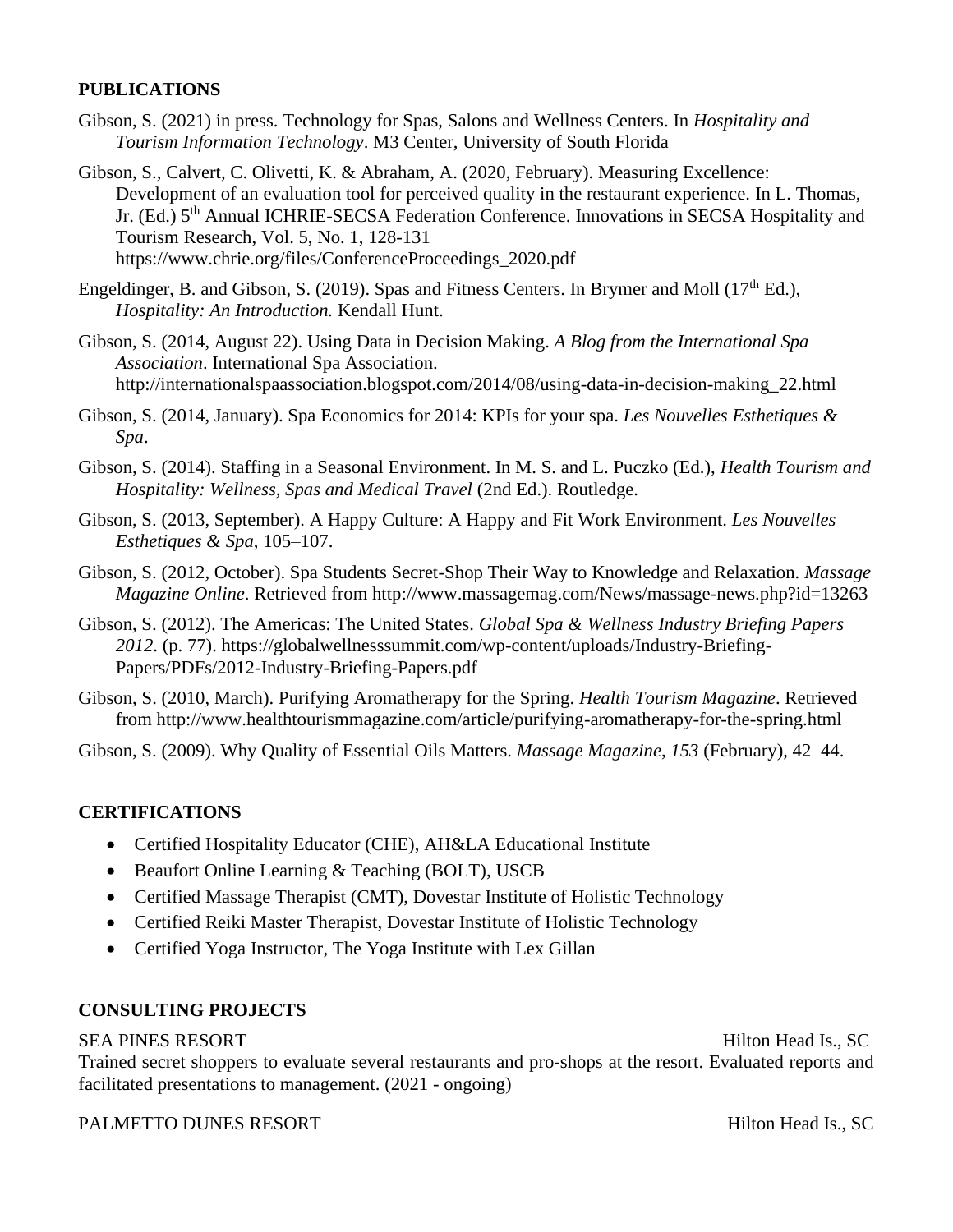Trained secret shoppers to evaluate the main golf grill (Big Jim's) at the resort. Evaluated reports and facilitated presentations to management. (2021 - ongoing)

#### SERG RESTAURANT GROUP Hilton Head and Bluffton, SC

Developed list of service standards using industry best practices and interviews with management. Trained secret shoppers to evaluate 17 restaurants over several rounds of visits. Evaluated reports and facilitated presentations to management. More than 170 written reports and 20 presentations completed. (2018 - 2020)

## SONESTA RESORT Hilton Head Is., SC

Conducted quarterly visits to F&B outlets to evaluate integrity issues and consistency in service. Produced 14 written reports. (2018 - 2019)

# MONTAGE PALMETTO BLUFF BLUES AND SEXUAL BLUES BLUES BLUES BLUES BLUES BLUES BLUES BLUES BLUES BLUES BLUES BLUES

Trained secret shoppers to conduct detailed evaluations based on Montage service standards. Assisted with Montage Palmetto Bluff Standards Cup Challenge and produced more than 50 written reports based on secret shopper visits. Personally conducted two multi-day visits and evaluated the full resort guest experience with detailed written reports and a presentation to management. \*Note: the resort earned their fifth star from the Forbes Travel Guide the following year! (2019)

# HEAVENLY SPA, WESTIN HH RESORT Hilton Head Is., SC

Refined service standards list for secret shopping based on company policies and industry standards. Personally conducted multiple evaluations and trained another secret shopper to do evaluations. Produced three written reports and two presentations to management. Also presented to spa staff on elevating the guest experience during a monthly staff meeting. (2019)

# HEALTHY HABIT RESTAURANTS Hilton Head Is., SC

Developed list of service standards based on industry best practices and adapted for the Healthy Habit quick-service model. Conducted multiple visits to two locations and trained secret shoppers to evaluate the guest experience. Produced 11 written reports and facilitated one presentation to ownership. (2019)

## SERENE DESTINATION SPA WOOD WOOD AND SERENE DESTINATION SPA

Created full business plan and assisted with preparation for presentation to potential investors for a new spa concept. (2015)

# INTERNATIONAL SPA INSTITUTE SERVICE SERVICE SERVICE SERVICE SERVICE SERVICE SERVICE SERVICE SERVICE SERVICE SE

Launched new site for online continuing education courses using Moodle LMS. Also created 1<sup>st</sup> online course for the school in Hot Stone Massage safety. (2013)

## AMAZING LASH STUDIO **Houston, TX**

Evaluated product lines and private label labs to identify possible vendors for the new franchise company. Created overall retail strategy for pre- and post-opening and presented to owners. (2012 - 2013)

# MASSAGE HEIGHTS HOUSTON Houston, TX

Developed secret shopper program to track consistency and quality of service throughout the Houston region for 16 locations. Analyzed results and presented recommendations. (2011 - 2013)

# PHOENIX SCHOOL OF HOLISTIC HEALTH **Houston, TX** Houston, TX

Provided recommendations to improve spa and special program revenues. Facilitated internships for social media development and branding.  $(2011 – 2012)$ 

# MASSAGE HEIGHTS (corporate office) San Antonio, TX